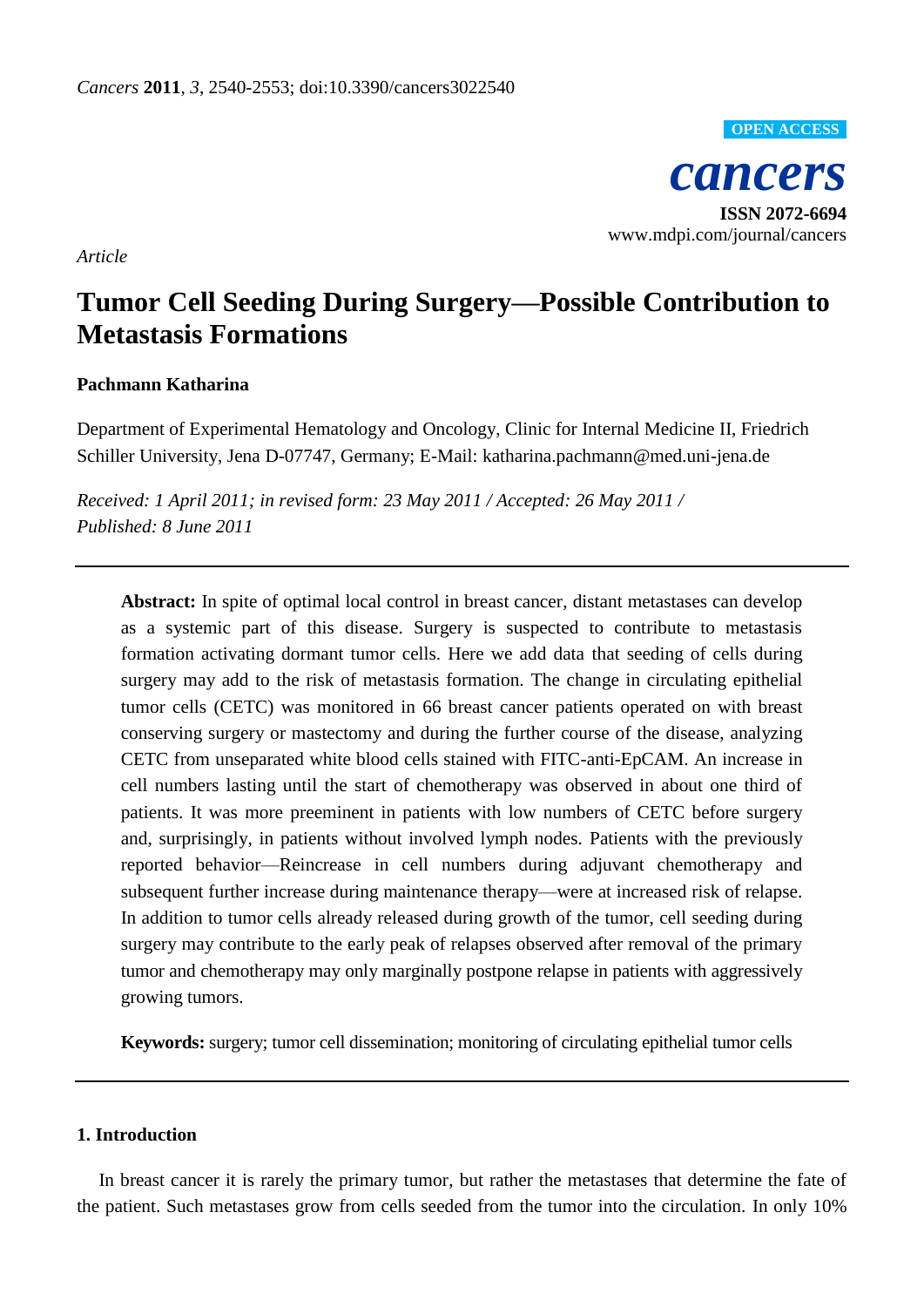of cases is the tumor primarily metastatic; in most patients metastases develop after the primary tumor has been removed by surgery.

This led to the assumption that metastases may arise from cells released from remnant tumor tissue left in the breast after surgery. According to the Halsted doctrine [1], therefore, the aim of surgery was to remove as much tissue as possible leading to a radical and often disfiguring mastectomy. Despite these radical procedures, however, relapses still occurred.

Therefore, it was concluded that the tumors must have a systemic part which cannot be eradicated even by the most radical surgery. Less radical approaches resulting frequently in breast-conserving surgery were shown to improve cosmetic results with no inferiority in disease-free and overall survival [2].

If breast cancer is regarded as a systemic disease, this implies that tumor cells can already leave the tumor during tumor growth. It seems that increasingly more cells are seeded during tumor growth [3], increasing the chance that one of these cells will settle in an appropriate niche and develop into a metastasis. Tumor cell-platelet interactions could enable dissemination by forming cell aggregates that protect tumor cells by collaborating during extravasation [4]. In some cases, metastases appear in distant organs even after a decade of relapse-free survival.

Therefore, the most promising approach would be to detect and remove the primary tumor before it has grown large enough to seed cells.

It has, however, long been suspected that surgery itself can lead to increased dissemination of tumor cells [5-7] which lead to the "no touch" recommendation by Turnbull *et al.* [8] in colon cancer surgery. We, too, could show that epithelial cells are released during breast surgery [9]. This release was not an immediate event. A wave of cell dissemination was seen only 3–7 days after surgery. This may be due to the fact that during surgery cells presumably are forced into the lymphatics and subsequently drained into blood [10].

We showed that in some of the patients, the numbers of circulating epithelial cells (CETC) returned to pre-surgery values but in other patients CETC numbers remained at an elevated level for extended periods after surgery. Cell numbers decreased in only a few patients after surgery.

Thus we were able to confirm experimental report on cells surviving in the circulation with high efficiency [11] and on the longevity of such cells [12] in patients [13]. These results are in contrast to the assumption that such circulating tumor cells are rapidly eliminated from the circulation, alluding mainly to a single publication in which the authors themselves conceded, that "the CTCs (circulating tumor cells) in dormancy candidates may have a different half-life than those shed from a primary tumor" and "in contrast to examining CTCs on slides, flow cytometry has a fluctuating background level of events in normal samples"  $[14]$ . Only  $\sim 0.01\%$  of such cells in the circulation may be able to generate metastatic foci [15].

In the present work we investigated the fraction of patients showing increasing CETC prior to the onset of adjuvant chemotherapy weeks after surgery and whether this is related to certain tumor properties and the therapeutic approach (breast-conserving surgery *versus* mastectomy).

Such cells might contribute to the metastasis formation observed in patients treated with surgery alone with a peak in recurrences 2–4 years after surgery and a later, more extended increase in metastatic disease between 6–15 years after removal of the primary tumor [16]. Surgery might, additionally, induce the growth of these remnant tumor cells by induction of, e.g., growth factors, a phenomenon that had previously been observed in experimental systems [17]. Disseminated tumor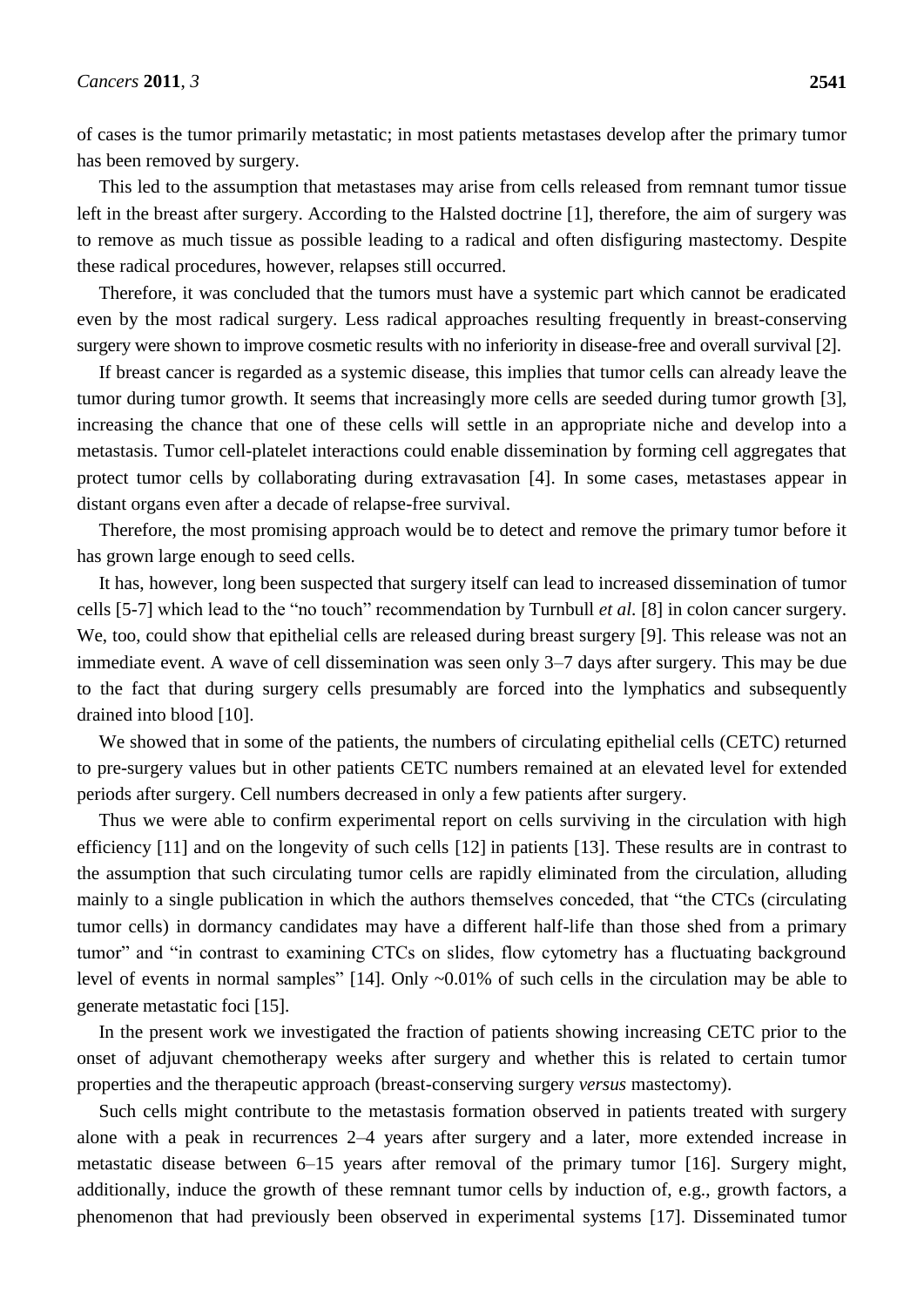cells may, on the other hand, remain dormant [18,19] for certain times and be reactivated by the appropriate stimuli [20].

Today, however, only very few breast cancer patients are treated with surgery alone. The appraisal of breast cancer as a systemic disease led to the attempt to eliminate the remnant systemic tumor cells using chemotherapy. Indeed, this was highly successful and leads to considerably improved outcome of patients with breast cancer [21], even after 30 years of follow-up.

However, even with systemic chemotherapy, in some patients relapses occur, and we know that a considerable number of patients would have remained relapse-free without chemotherapy.

Therefore, we further investigated the fate of the CETC during systemic chemotherapy and showed that patients whose CETC did respond to systemic chemotherapy had a significantly better outcome than those whose tumor cells increased in spite of therapy [22]. The same is true for the behavior of the tumor cells during subsequent hormone blocking maintenance therapy [23].

Typically such curves in the behavior of the CETC are demonstrated during the course of the disease.

#### **2. Materials and Methods**

1 mL of anti-coagulated peripheral blood was obtained, according to ethics committee approval, and analyzed using the previously described microfluorimetric method, where assay method stability of the sample and reproducibility are extensively described [24].This volume was sufficient to detect cells in the pre-surgery as well as the post-surgery situation. In short, in order to compensate for shipping delays samples were subjected to red blood cell lysis at day 2 after blood drawing (usually with 95% viability) using 10 mL of erythrocyte lysis solution (Qiagen, Hilden, Germany) for 10 min in the cold, spun down at 700 g and rediluted in 1 mL of PBS. 10 µL of fluoresceinisothiocyanate (FITC)-conjugated mouse anti-human epithelial antibody (HEA) (Milteny, Bergisch Gladbach Germany) and 1 µL of phycoerythrin (PE)-labelled anti-CD45 were added to 100 µL of cell suspension, incubated for 15 min in the dark, readjusted to 1 ml and 20  $\mu$ L of this suspension were used for measuring epithelial-antigen positive cells.

A defined volume of the cell suspension was applied to a defined area either on adhesion slides (Menzel Gläser, Braunschweig, Germany) or into wells of Elisa plates; the adherent cells were measured either using a Laser Scanning Cytometer (LSC<sup>®</sup> Compucyte Corporation, Cambridge, MA, USA) and collecting the FITC-HEA and the PE-CD45 fluorescence using a photomultiplier (PMT) or using image analysis in the ScanR (Olympus, Munich, Germany). Values are displayed in scatter grams and histograms. Both approaches enable the user to locate cells contained within the positive population for visual examination and to take photos and fluoromicrographs. Figure 1, viability of the cells was visually detected and verified by Propidium Iodide (PI) staining (entering exclusively dying cells), looking for nuclear PI stain and exclusive surface EpCAM staining. Patients were followed for their CETC numbers from surgery to adjuvant chemotherapy, during adjuvant treatment, and some of them during the subsequent maintenance therapy. CETCs were analyzed at each visit, if possible at intervals of three months and later at more extended intervals. This allowed longitudinal follow-up of the CETCs. Patients were categorized according to their behavior into those with any increase, decrease or no change from surgery to the onset of chemotherapy, during chemotherapy and in some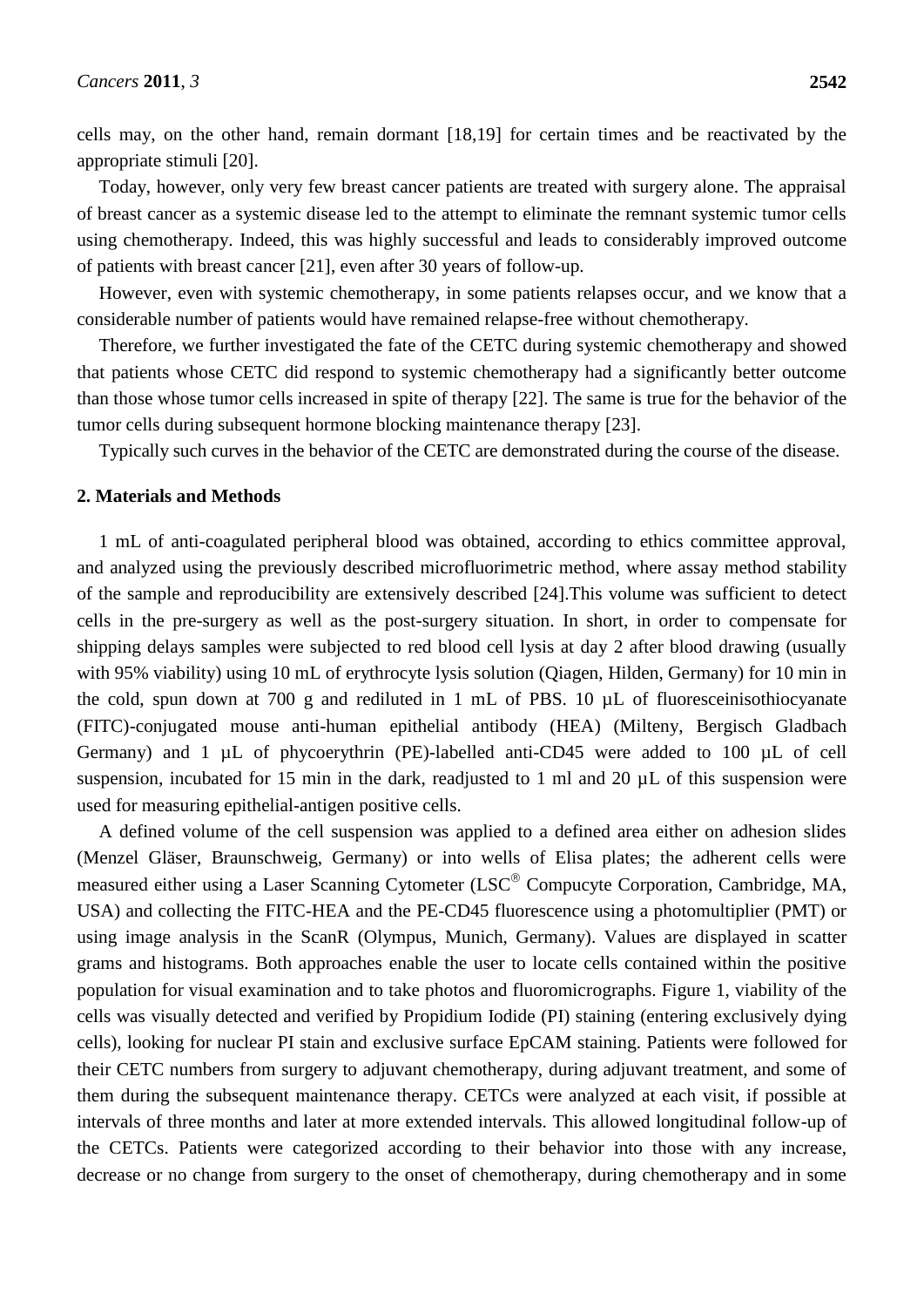cases over a period of three years or if relapse occurred before this time. Statistical analyses were performed using the SPSS program, version 16.1.

Figure 1. Gallery of vital (upper panel) and dead (lower panel) EpCAM-positive cells, typical cap formed surface staining covering a larger or smaller area on the cell. Dying cells have a permeable cell membrane allowing the nuclear stain propidium iodide to enter.



#### **3. Results**

54 randomly selected patients who were operated on with breast conserving surgery (BCS) and 12 patients who received mastectomy during the same time were analyzed for their number of CETC suspected to be of tumor origin before surgery and before the onset of chemotherapy. Cell numbers before surgery ranged from undetectable to 47160 with a mean of 8008 and a median of 3876/mL for BCS and between 1000 and 17600/mL with a mean of 8562 and a median of 7224/mL for mastectomy. Thus there were no significant differences between the two patient groups with respect to pre-surgery CETC. Patient characteristics are given in Tables 1 and 2, showing that T1 stages were more frequent in the BCS group as expected but N-stages, estrogen-receptor and HER/2neu status were comparable in both groups.

As we reported earlier, CETC numbers after surgery showed an initial increase in 80% of patients and subsequently could either further increase, decrease, or remain constant.

An increase until further treatment occurred in 20 patients, a decrease in 17 patients and no change in another 17 patients. Therefore, changes in the number of circulating tumor cells were roughly equally distributed between increase, decrease, and no change.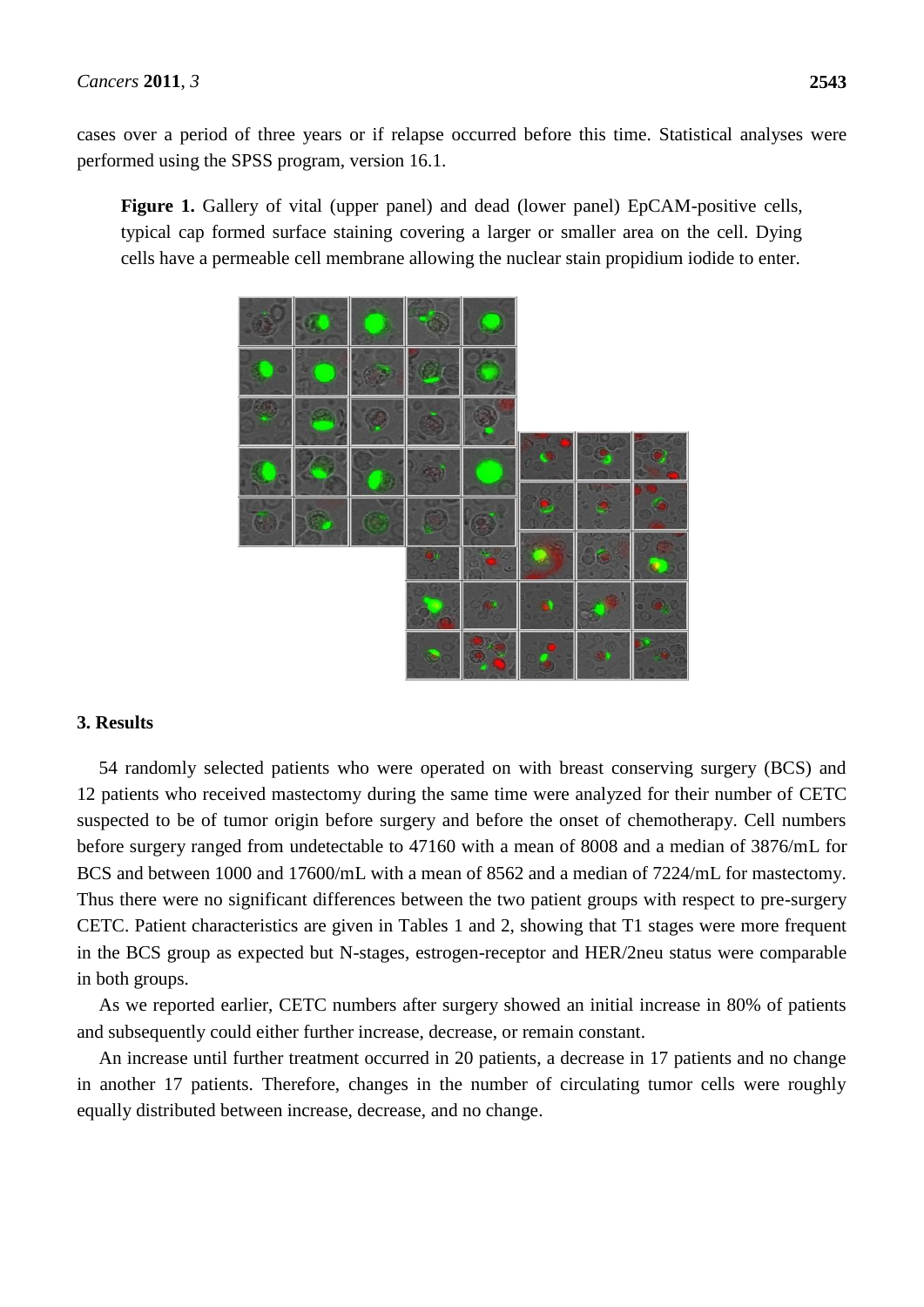| <b>Breast-conservering therapy patients</b> | <b>Total 54</b> |                |                |              |
|---------------------------------------------|-----------------|----------------|----------------|--------------|
|                                             | increase        | decrease       | no change      | not analyzed |
| tumor stage                                 |                 |                |                |              |
| T <sub>1</sub>                              | 13              | 10             | 13             |              |
| T <sub>2</sub>                              | 5               | 6              | 5              |              |
| T > 2                                       | $\overline{0}$  |                | $\overline{0}$ |              |
| T?                                          |                 |                |                |              |
| lymphnodes                                  |                 |                |                |              |
| N <sub>0</sub>                              | 15              | 8              | 7              |              |
| N1                                          | $\overline{4}$  | 9              | 11             |              |
| hormone receptor                            |                 |                |                |              |
| $HR+$                                       | 14              | 15             | 14             |              |
| $HR-$                                       | 7               |                | 3              |              |
| HER2/neu                                    |                 |                |                |              |
| HER2/neu+                                   | 3               | 9              | 5              | 8            |
| HER2/neu-                                   | 15              | 5              | 9              |              |
| CETC before surgery                         |                 |                |                |              |
| high $(>2000)$                              | 10              | 13             | 13             |              |
| low(<2000)                                  | 13              | $\overline{2}$ | 3              |              |

**Table 1.** Tumor characteristics of patients with increasing, decreasing and no change in CETC after treatment with breast conserving surgery.

**Table 2.** Tumor characteristics of patients with increasing, decreasing and no change in CETC after treatment with mastectomy.

| <b>Mastectomy patients</b> | <b>Total 12</b> |                |                   |              |
|----------------------------|-----------------|----------------|-------------------|--------------|
|                            | increase        | decrease       | no change         | not analyzed |
| tumor stage                |                 |                |                   |              |
| T1                         | 1               |                | 0                 |              |
| T <sub>2</sub>             | $\overline{2}$  | 3              | $\overline{2}$    |              |
| T > 2                      | 1               |                |                   |              |
| lymphnodes                 |                 |                |                   |              |
| N <sub>0</sub>             | $\overline{2}$  | $\overline{2}$ | $\overline{2}$    |              |
| N1                         | $\overline{2}$  | 3              |                   |              |
| hormone receptor           |                 |                |                   |              |
| $HR+$                      | 3               | 5              | $\overline{2}$    |              |
| $HR-$                      |                 | 0              | $\mathbf{\Omega}$ |              |
| HER2/neu                   |                 |                |                   |              |
| $Her2+$                    | $\overline{2}$  | 0              |                   |              |
| $Her2-$                    | $\overline{2}$  | 5              |                   |              |
| CETC before surgery        |                 |                |                   |              |
| high $(>2500)$             | 4               | 4              |                   |              |
| low(<2500)                 |                 | $\overline{2}$ |                   |              |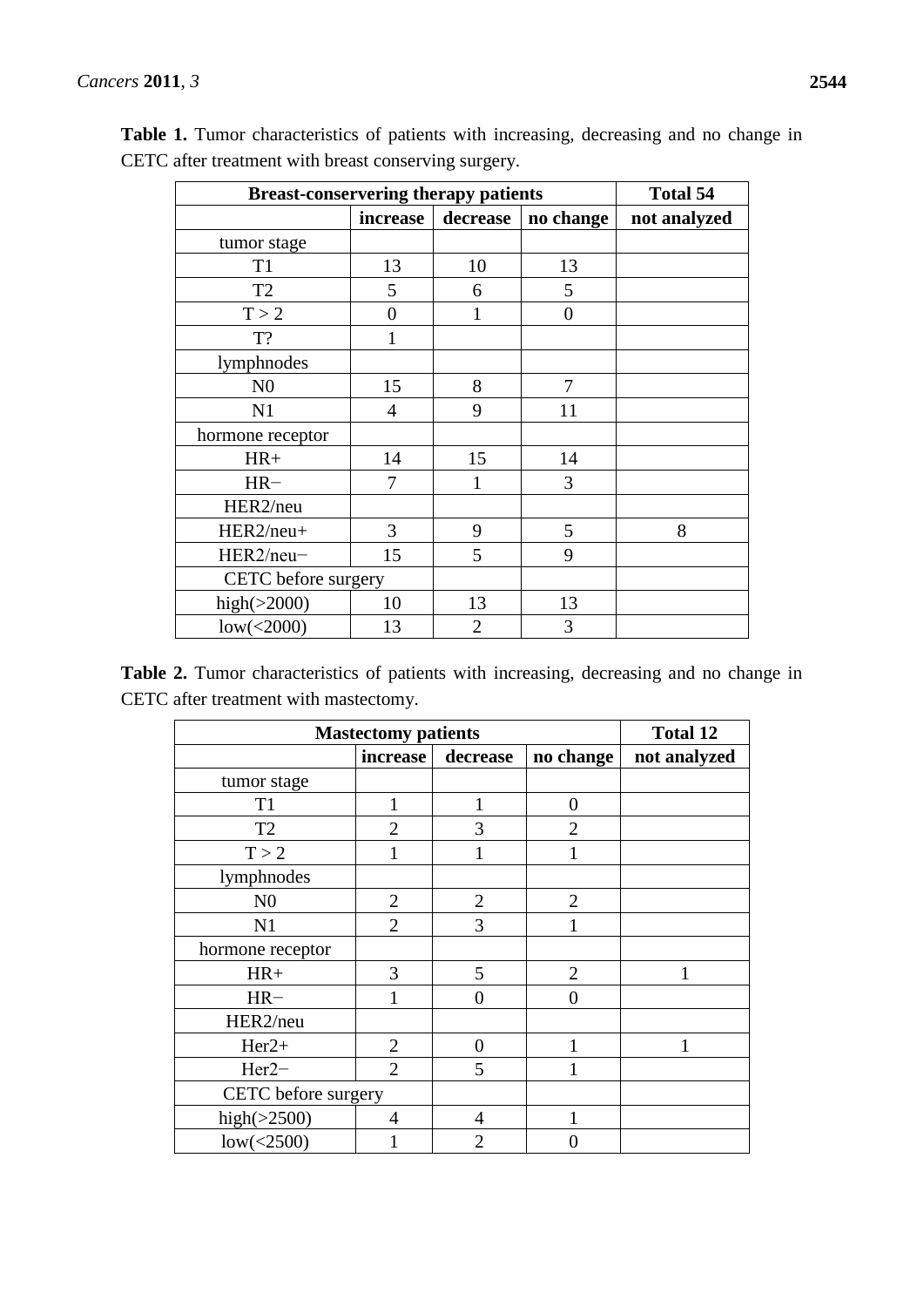Increase or decrease from surgery to the onset of adjuvant chemotherapy was independent of tumor size but, surprisingly, significantly more increases occurred in N0 patients (15/30) *vs.* N1 patients  $(4/24)$  ( $p = 0.011$ ), in hormone receptor-negative patients (7/10) *vs.* hormone receptor-positive patients (14/43) (p = 0.029), in HER2/neu− (15/29) *vs.* HER2/neu+ (3/17) (p = 0.022), and patients with initially low numbers (below 2500/mL) of circulating cells suspected to be of tumor origin (13/18) *vs.* initially high numbers (10/36) ( $p = 0.002$ ). In contrast, no such differences were observed in patients scheduled for mastectomy. Of 12 patients treated with mastectomy, 4 had increasing, 5 decreasing and 3 no change in CETC.

So far only 5/54 (9.25%) patients with BCS have suffered relapse, but all 5 had increasing cell numbers after surgery.

The same is true for the 3/12 (25%) patients relapsing from the mastectomy group.

Almost all patients at our institution are treated with adjuvant therapy after surgery, most with adjuvant chemotherapy and/or antibody or hormone-blocking therapy according to their expression profile. This may delay or prevent relapse and lead to longer relapse-free or overall survival as compared to patients formerly treated with surgery only. We had previously shown that a re-increase of circulating epithelial tumor cells during adjuvant chemotherapy is an indicator of poor relapse-free survival. Typical courses of the number of circulating epithelial tumor cells during chemotherapy are shown in Figures 2a, 2b, 3a, 3b, 4a and 4b. With a maximum follow-up time of 7.7 years, all the relapses in the BCS group and the mastectomy group to date have occurred in the first three years. All 5 patients of the BCS group with these early recurrences also had increasing numbers of CETC during adjuvant chemotherapy, and this was also true for the 3 patients with mastectomy (Figures 2b, 3b and 4b).

Most patients are subsequently treated with hormone and/or antibody maintenance therapy. Typical courses of further development of the number of CETC is shown for examples from each of the three groups: HER2/neu positive, hormone receptor-positive and hormone receptor-negative in Figures 2c, 2d, 3c, 3d, 4c and 4d respectively. CETC were observed further increasing in patients from the HER2/neu positive, the hormone receptor-positive and the hormone receptor-negative patients eventually suffering from early relapse (Figures 2d, 3d and 4d).

We now have the first indications that even patients with decreasing CETC numbers during hormone-blocking maintenance therapy may, after cessation of hormone therapy, re-increase in cell numbers and suffer relapse, possibly the group of late relapses.

## **4. Discussion**

In breast cancer early relapses are still a problem even if metastases can occur up to 20 years after primary diagnosis. It is assumed that tumor cells can be shed from the tumor from the time when the tumor starts to become vascularized, which occurs most probably starting from the 1 million cell size, which would correspond to approximately 1 mm in diameter. At that point, the tumor is not yet detectable. Released cells might reside dormant in some occult loci until reactivated to grow into metastases [25]. The early peak of relapses in patients treated with surgery only, at about 24 months after surgery, led Retsky [26] to propose a model where such dormant cells are reactivated by stimuli produced after surgery, e.g., due to wound healing, and to propose a new approach to treat newly diagnosed breast cancer [27].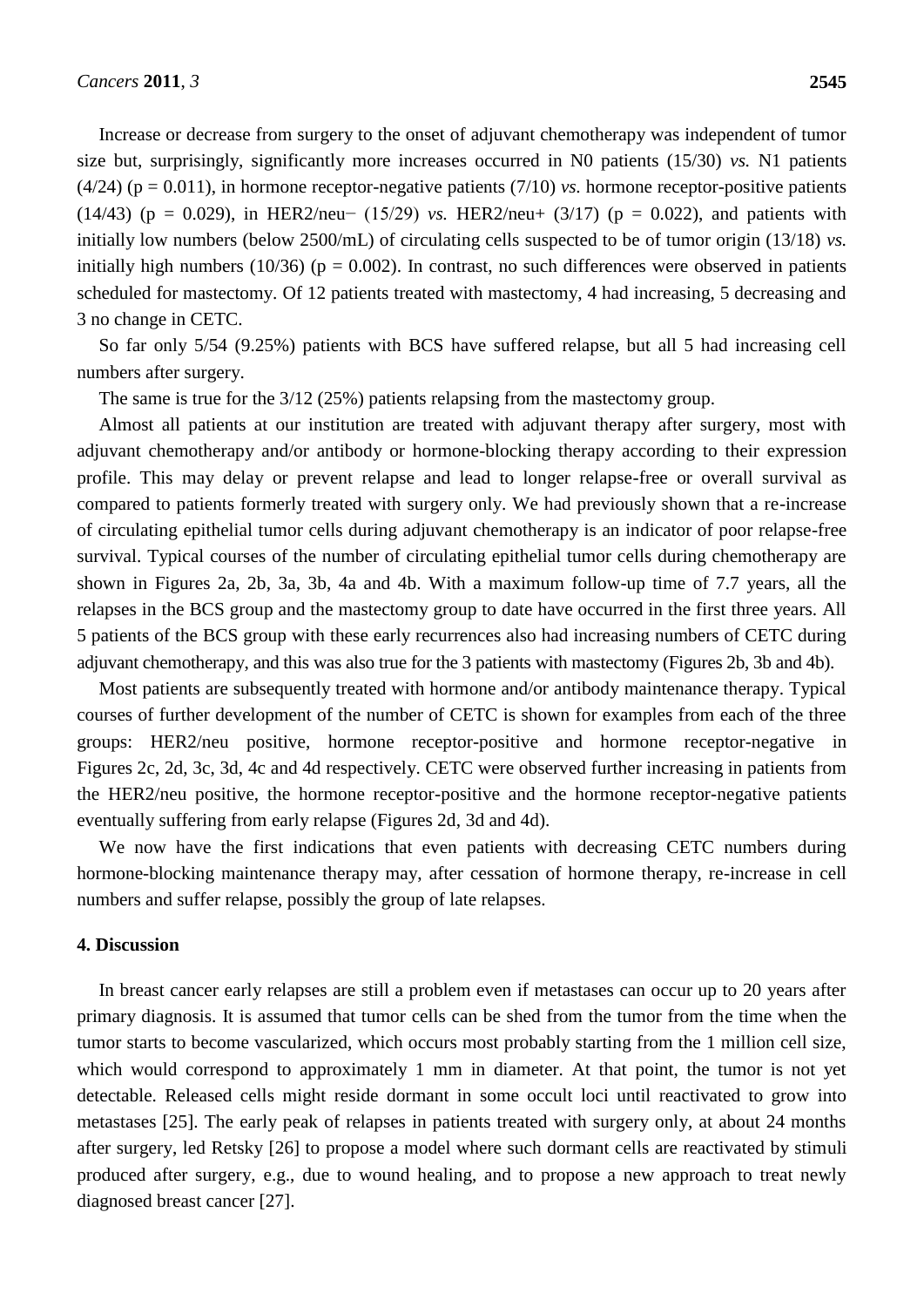Figure 2. Typical courses of the behavior of vital cells during treatment in (a) and (b) an individual patient with estrogen receptor positive tumor in complete remission and (c) and (d) with relapse. Duration of treatment is shown as bars: FEC: 6 cycles of fluorouracil, epirubicin and cyclophosphamid; FEC Doc: 3 cycles of FEC and 3 cycles of docetaxel; R: local radiation to the breast; Tam: tamoxifen; Tramb: trastuzumab; Ex: exemestan.

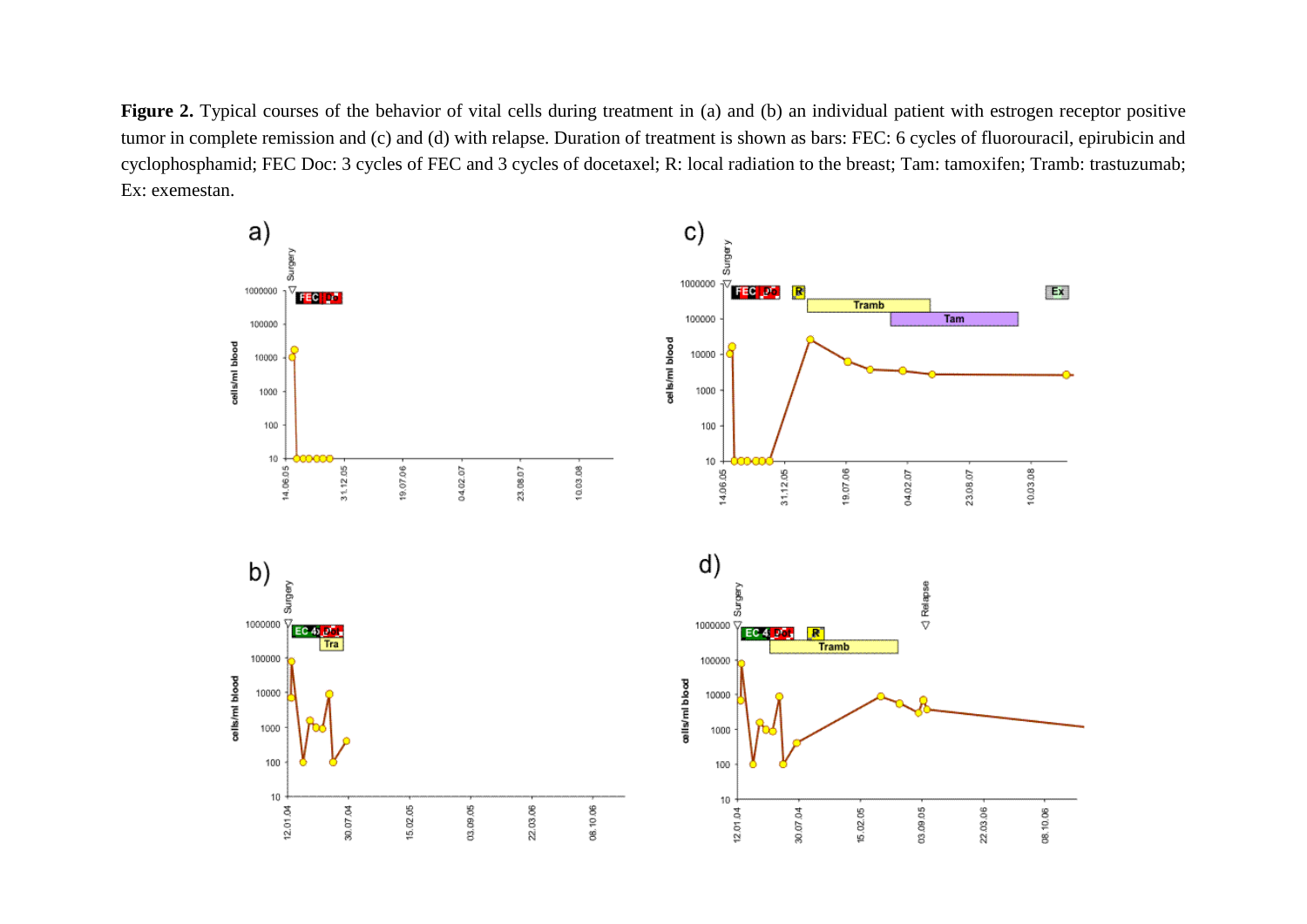*Cancers* **2011**, *3* **2547**



Figure 3. Typical courses of the behavior of vital cells during treatment in (a) and (b) an individual patient with HER2/neu positive tumor in complete remission and (c) and (d) with relapse. Treatment bars: as above. Ana: anastrozol; Zol: zoledronat.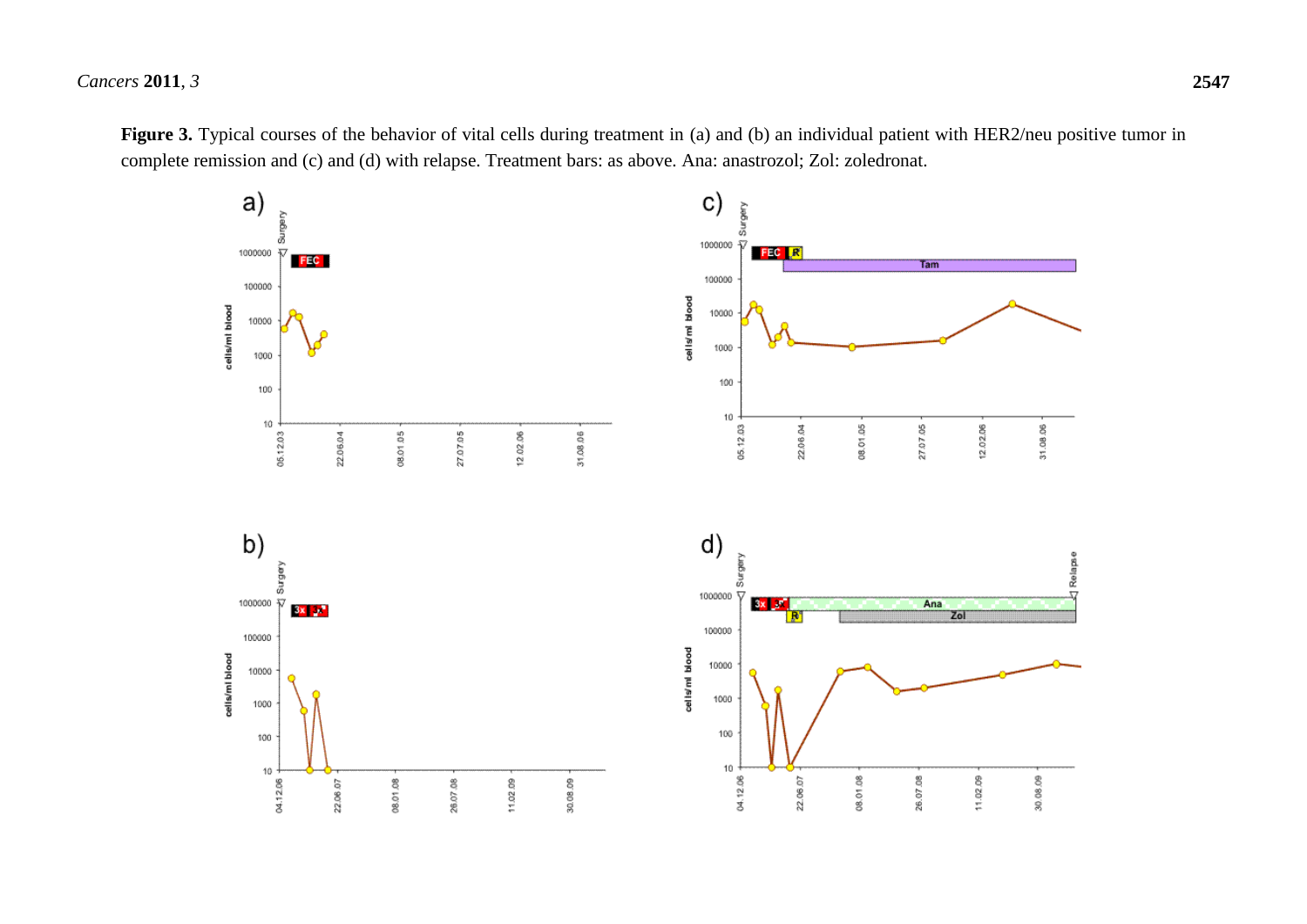*Cancers* **2011**, *3* **2548**

Figure 4. Typical courses of the behavior of vital cells during treatment in (a) and (b) an individual patient with triple negative tumor in complete remission and (c) and (d) with relapse. Treatment bars: as above. Pa: paclitaxel.

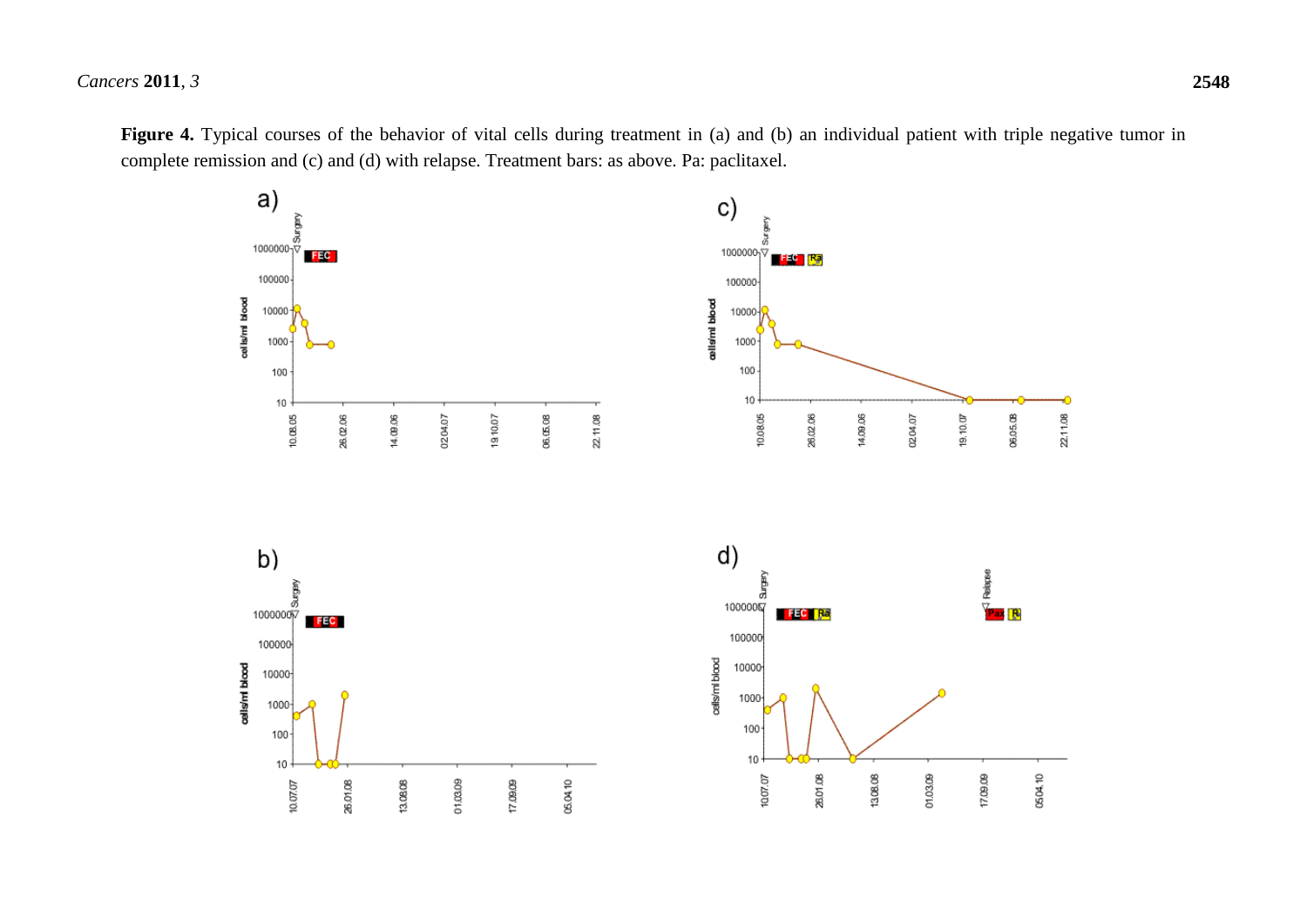We herein add additional evidence as to how surgery might influence the outcome in primary breast cancer patients, but also probably in other malignant diseases. In analogy to earlier observations [5,6] we reported [9,28] and here confirm in a larger group of patients, that surgery can lead to release of epithelial cells, part of which may be cells from the cancer. Increased numbers until the onset of the next therapeutic action would indicate that cells that were released during surgery remain in the circulation until e.g. chemotherapy, whereas no change would indicate that, during removal of the main tumor load, no further cells are seeded into circulation, and a decrease would even indicate that after removal of the seeding source, cells in the circulation are eliminated. All three instances were found to occur.

The observation that increasing numbers of epithelial cells were found preferentially in patients with N0 tumors indicates that in these patients fewer cells may have been released during tumor growth, possibly due to low vascularization [29], and surgery had a higher contribution to cell release. The same may be true in patients with hormone receptor-negative and HER2/neu-negative tumors, and is substantiated by the finding that patients with initially low numbers of CETC more often had increasing cell numbers after surgery. Thus, surgery may contribute to metastasization by sending an additional wave of tumor cells into the body. In spite of subsequent chemotherapy and maintenance therapy all of the relapsing patients in our patient group had shown an increase in cell numbers due to surgery. Thus, even if not all patients in whom cells were mobilized due to surgery suffered relapse, those with more aggressive cells, surviving subsequent treatments may be at higher risk of relapse. We hypothesize that during surgery cells are forced into the lymphatics and are subsequently drained into blood. Lymph nodes may, therefore, not be an effective barrier [10]. One of the most recent propositions may be the omission of axillary dissection if the sentinel lymph node is only minimally involved, but this is heavily debated [30,31].

Most patients, nowadays, are treated with adjuvant therapy subsequent to surgery. Although CETC were effectively reduced by adjuvant therapy, in patients with early relapses, rapid re-increases occurred even during chemotherapy (Figures 2b, 3b and 4b). We can, to a certain extent, try to calculate the influence of chemotherapy.

In a patient with a rapidly growing tumor, the doubling time of the tumor cells might be assumed to be 36 days. It takes about 20 doublings, which is two years, for her tumor to grow to a still undetectable size of 1 mm and a total of three years for her tumor to grow to a size of 10 mm. It may be detected at that time and removed by surgery. At two years of growth her tumor had reached 10<sup>6</sup> cells, vascularization is assumed to be initiated at that time and cells can start to leave the primary tumor. If a metastasis starts to grow from the time of vascularization at the same rate as the primary tumor, it will be detectable around two years after surgery even without the assumption of dormancy.

The cells in the metastasis grow to 1000 cells during the year from vascularization until surgery of the primary tumor. If, however, as in most breast cancer patients, the patient is treated with adjuvant chemotherapy, and, due to rapid growth, her cells are very sensitive to chemotherapy, the number of cells in her metastasis might be assumed to be reduced to 1, which is 10 doubling times corresponding to a delay of about one year.

If this remnant cell restarts re-growing at the same rate as before, it will take about 30 doublings or about three years from surgery for the metastases to become measurable [32].

The same is true if cells are seeded from the tumor only at surgery; this would postpone the detection of metastases for only one year, as compared to early seeding.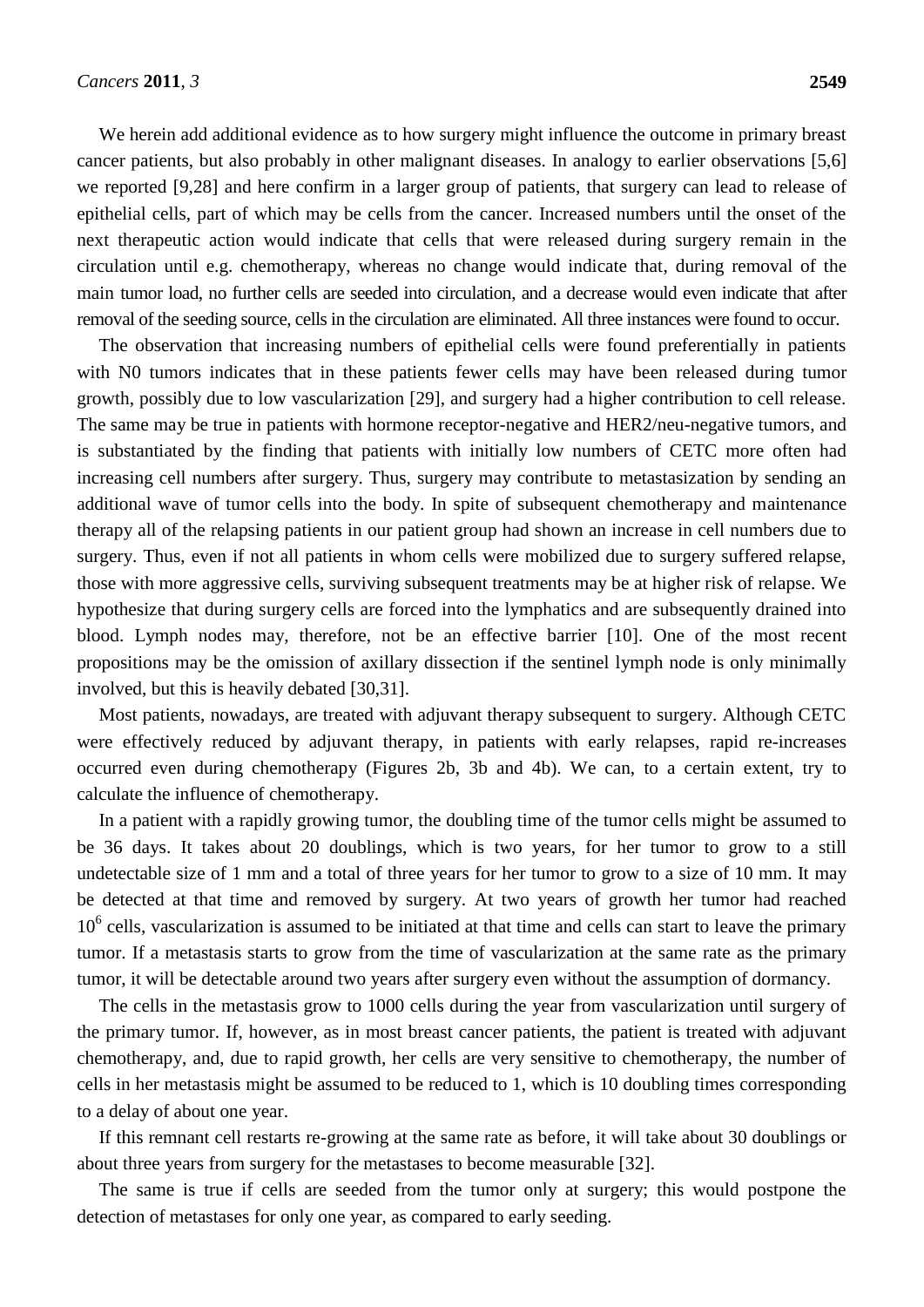The results of these calculations correspond to our results that all of the early relapses occurred during the first three years after surgery and are in agreement with the early recurrence peak [33].

In contrast, a patient with a malignant lump of 10 mm size detected in her breast often tells the physician: "Oh this lump has been in my breast for years and years and was always considered to be benign". This may be a slowly growing tumor with a cell doubling time of about 120 days which implies that to grow from one tumor cell to 1000 tumor cells, meaning 10 doublings, has taken about three years. It takes another three years for this tumor to grow to  $10^6$  cells, a size of 1 mm, which is still not detectable by the currently available imaging systems. Still three more years pass until the tumor reaches the size of  $10^9$  cells equal to a tumor of 10 mm size, when it is detectable either by imaging or by the patient herself. The tumor has then been growing for nine years before it is detected and most probably is removed surgically.

Metastases developing from this tumor can have started about three years before the tumor is detected and removed. If the metastases grow at the same rate as the tumor, a metastasis can be expected to be detected the earliest at a size of 10 mm, which it reaches six years after the primary tumor has been removed. This would be the case if the patient has had no other treatment but surgery. However, the patient will also be treated with chemotherapy, which, due to slow growth, may have little impact on the cells in circulation (Figures 2a, 3a and 4a) as well as in the metastasis. Most probably her tumor is estrogen receptor-positive and she is subsequently treated with hormone receptor modulating therapy [34]. Tamoxifen silences circulating tumor cells [35], leading to a slow reduction probably by senescence but rarely completely eliminates the CETC (Figures 2c and 3c), especially not the cells in the metastases. Indeed, we have recently observed late occurrence of metastases after tamoxifen treatment has ceased. Thus hormone receptor modulation treatment may postpone metastasis formation compatible with a later more sustained distribution between six and 15 years.

#### **5. Conclusions**

This indicates that the "age" and thus the growth behavior of the primary tumor may be extremely important for the treatment of the individual patient, but so far it is not possible to determine from tumor size how long a cancer has been growing.

In this situation the behavior of the CETC and the speed of reappearance after chemotherapy might provide a tool to determine the growth activity of the tumor. This may allow timely therapeutic interventions such as anti-angiogenetic approaches, but probably in addition to treatments as proposed by Epstein [36].

#### **Acknowledgments**

I am grateful to Carola Rabenstein for help in writing the manuscript and critical review.

### **References**

- 1. Centenary of William Stewart Halsted. *Br. Med. J.* **1952**, 655-656.
- 2. [Fisher,](http://jco.ascopubs.org/search?author1=Bernard+Fisher&sortspec=date&submit=Submit) B.; [Anderson,](http://jco.ascopubs.org/search?author1=Stewart+J.+Anderson&sortspec=date&submit=Submit) S.J. The breast cancer alternative hypothesis: Is there evidence to justify replacing it? *J. Clin. [Oncol.](javascript:AL_get(this,%20)* **2010**, *28*, 366-374.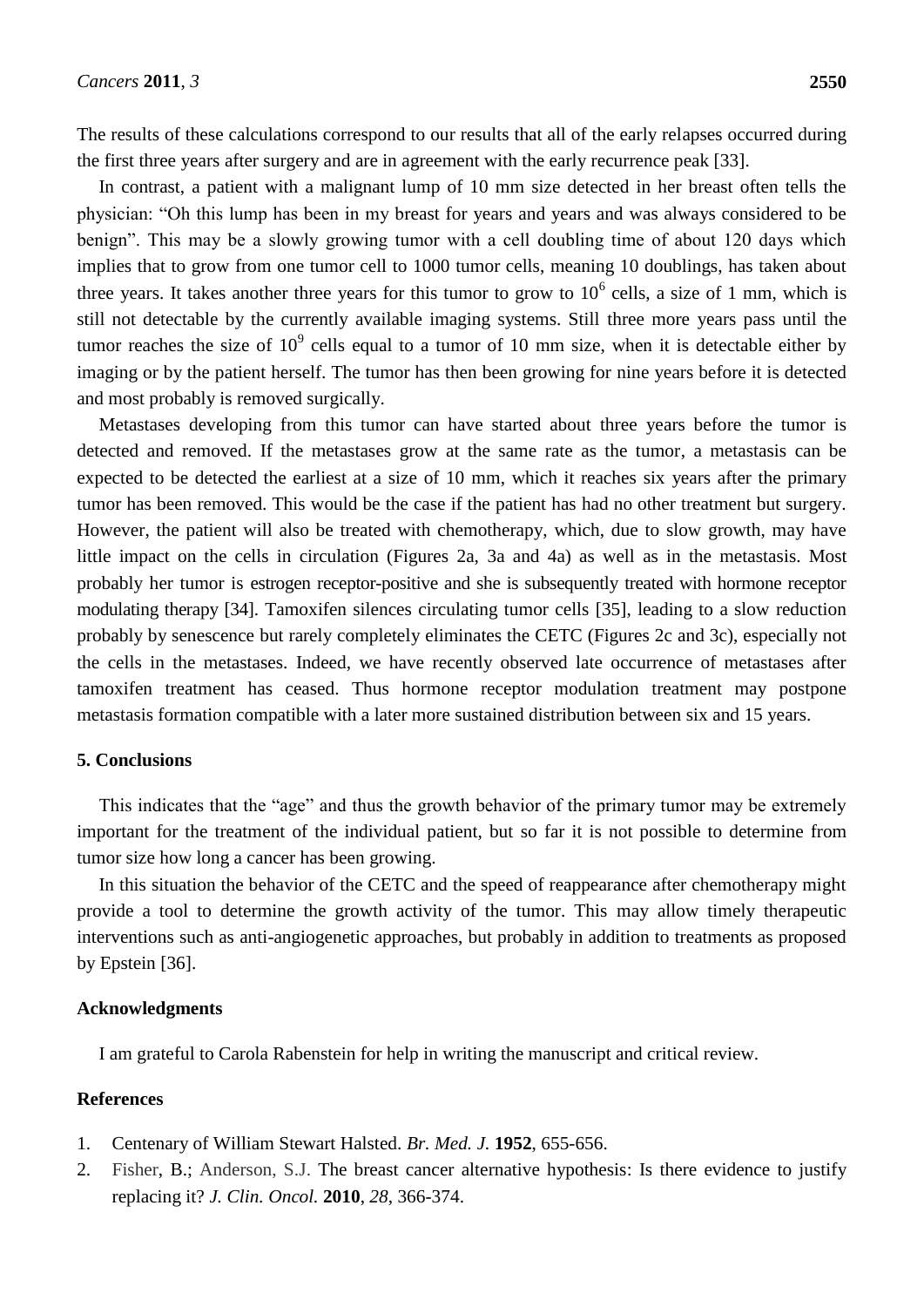- 3. Camara, O.; Rengsberger, M.; Egbe, A.; Koch, A.; Gajda, M.; Hammer, U.; Jörke, C.; Rabenstein, C.; Untch, M.; Pachmann, K. The relevance of circulating epithelial tumor cells (CETC) for therapy monitoring during neoadjuvant (primary systemic) chemotherapy in breast cancer. *Ann. Oncol*. **2007**, *18*, 1484-1492.
- 4. Nguyen, D.X.; Bos, P.D.; Massagu, J. Metastasis: From dissemination to organ-specific colonization. *Nat. Rev. Cancer* **2009**, *9*, 274-284.
- 5. Tyzer, E.E. Factors in the production and growth of tumor metastases. *J. Med. Res*. **1913**, *28*, 309-332.
- 6. Fisher, E.R.; Turnbill, R.B., Jr. Cytologic demonstration and significance of tumor cells in the mesenteric venous blood in patients with colorectal carcinoma. *Surg. Gynec. Obstet*. **1955**, *100*, 102-108.
- 7. [Hansen,](http://www.ncbi.nlm.nih.gov/sites/entrez?Db=pubmed&Cmd=Search&Term=%22Hansen%20E%22%5BAuthor%5D&itool=EntrezSystem2.PEntrez.Pubmed.Pubmed_ResultsPanel.Pubmed_DiscoveryPanel.Pubmed_RVAbstractPlus) E.; [Wolff,](http://www.ncbi.nlm.nih.gov/sites/entrez?Db=pubmed&Cmd=Search&Term=%22Wolff%20N%22%5BAuthor%5D&itool=EntrezSystem2.PEntrez.Pubmed.Pubmed_ResultsPanel.Pubmed_DiscoveryPanel.Pubmed_RVAbstractPlus) N.; [Knuechel,](http://www.ncbi.nlm.nih.gov/sites/entrez?Db=pubmed&Cmd=Search&Term=%22Knuechel%20R%22%5BAuthor%5D&itool=EntrezSystem2.PEntrez.Pubmed.Pubmed_ResultsPanel.Pubmed_DiscoveryPanel.Pubmed_RVAbstractPlus) R.; [Ruschoff,](http://www.ncbi.nlm.nih.gov/sites/entrez?Db=pubmed&Cmd=Search&Term=%22Ruschoff%20J%22%5BAuthor%5D&itool=EntrezSystem2.PEntrez.Pubmed.Pubmed_ResultsPanel.Pubmed_DiscoveryPanel.Pubmed_RVAbstractPlus) J.; [Hofstaedter,](http://www.ncbi.nlm.nih.gov/sites/entrez?Db=pubmed&Cmd=Search&Term=%22Hofstaedter%20F%22%5BAuthor%5D&itool=EntrezSystem2.PEntrez.Pubmed.Pubmed_ResultsPanel.Pubmed_DiscoveryPanel.Pubmed_RVAbstractPlus) F.; [Taeger,](http://www.ncbi.nlm.nih.gov/sites/entrez?Db=pubmed&Cmd=Search&Term=%22Taeger%20K%22%5BAuthor%5D&itool=EntrezSystem2.PEntrez.Pubmed.Pubmed_ResultsPanel.Pubmed_DiscoveryPanel.Pubmed_RVAbstractPlus) K. Tumor cells in blood shed from the surgical field. *Arch. Surg.* **1995**, *130*, 387-393.
- 8. Turnbull, R.B.; Kyle, K.; Watson, F.R.; Spratt, J. Cancer of the colon: The influence of the no-touch isolation technic on survival rates. *Ann. Surg.* **1967**, *166*, 420-425.
- 9. Camara, O.; Kavallaris, A.; Nöschel, H.; Rengsberger, M.; Jörke, C.; Pachmann, K. Seeding of epithelial cells into circulation during surgery for breast cancer: The fate of malignant and benign mobilized cells. *WJSO* **2006**, *4*, 67.
- 10. Fisher, B.; Fisher, E. Transmigration of lymph nodes by tumor cells. *Science* **1966**, *152*, 1397-1398.
- 11. Chambers, A.F.; Naumov, G.N.; Vantyghem, A.S. Tuck, A.B. Molecular biology of breast cancer metastasis clinical implications of experimental studies on metastatic inefficiency. *Breast Cancer Res.* **2000**, *2*, 400-407.
- 12. Luzzi, K.J.; MacDonald, I.C.; Schmidt, E.E.; Kerkvliet, N.; Morris, V.L.; Chambers, A.F.; Groom, A.C. Multistep nature of metastatic inefficiency: Dormancy of solitary cells after successful extravasation, and limited survival of early micrometastases. *Am. J. Pathol.* **1998**, *153*, 865-873.
- 13. Pachmann, K. Longtime recirculating tumor cells in breast cancer patients. *Clin. Cancer Res.* **2005**, *11*, 5657-5658.
- 14. Meng, S.; Tripathy, D.; Frenkel, E.P.; [Shete, S.; Naftalis, E.Z.; Huth, J.F.; Beitsch, P.D.; Leitch,](http://www.ncbi.nlm.nih.gov/entrez/query.fcgi?cmd=Retrieve&db=pubmed&dopt=Abstract&list_uids=15623589&query_hl=17)  [M.](http://www.ncbi.nlm.nih.gov/entrez/query.fcgi?cmd=Retrieve&db=pubmed&dopt=Abstract&list_uids=15623589&query_hl=17); [Hoover, S.](http://www.ncbi.nlm.nih.gov/entrez/query.fcgi?cmd=Retrieve&db=pubmed&dopt=Abstract&list_uids=15623589&query_hl=17); [Euhus, D.](http://www.ncbi.nlm.nih.gov/entrez/query.fcgi?cmd=Retrieve&db=pubmed&dopt=Abstract&list_uids=15623589&query_hl=17); *et al*. Circulating tumor cells in patients with breast cancer dormancy. *Clin. Cancer Res.* **2004**, *10*, 8152-8162.
- 15. Fidler, I.J.; Nicolson, G.L. Fate of recirculating B16 melanoma metastatic variant cells in parabiotic syngeneic recipients. *J. Natl. Cancer Inst*. **1977**, *58*, 1867-1872.
- 16. Demicheli, R.; Retsky, M.W.; Hrushesky, W.J.M.; Baum, M.; Gukas, I.D. The effects of surgery on tumor growth: A century of investigations. *Ann. Oncol*. **2008**, *19*, 1821-1828.
- 17. Fisher, B.; Gunduz, N.; Coyle, J.; Rudock, C.; Saffer, E. Presence of a growth-stimulating factor in serum following primary tumor removal in mice. *Cancer Res*. **1989**, *49*, 1996-2001.
- 18. Hadfield, G. The dormant cancer cell. *Br. Med. J*. **1954**, *2*, 607-610.
- 19. Townson, J.L.; Chambers, A.F. Dormancy of solitary metastatic cells. *Cell Cycle* **2006**, *5*, 1744-1750.
- 20. Baum, M.; Chaplain, M.A.; Anderson, A.R.; Douek, M.; Vaiday, J.S. Does breast cancer exist in a state of chaos? *Eur. J. Cancer* **1999**, *35*, 886-891.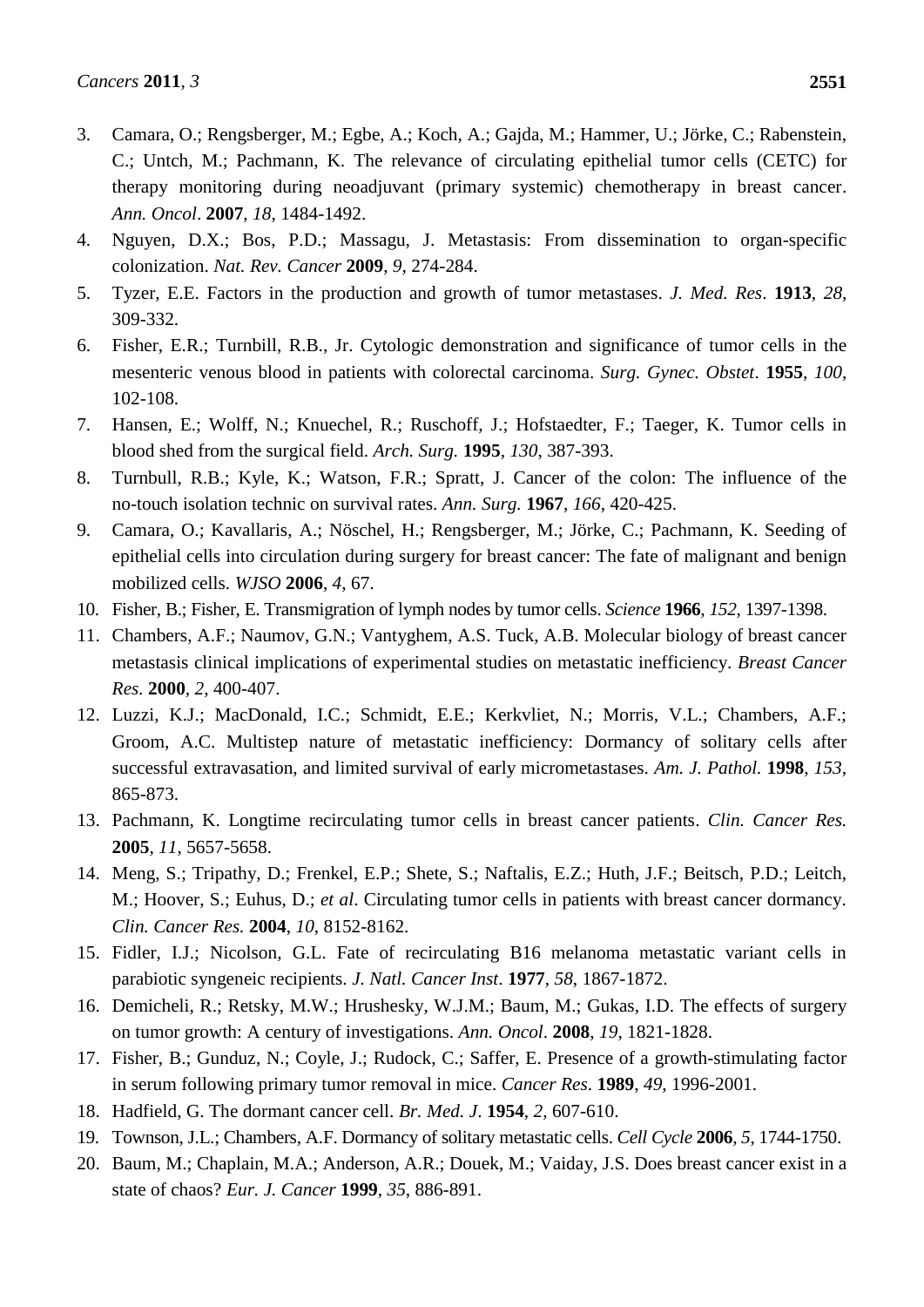- 21. Bonadonna, G.; Moliterni, A.; Zambett, M.; [Daidone, M.G.](http://www.ncbi.nlm.nih.gov/pubmed?term=%22Daidone%20MG%22%5BAuthor%5D); [Pilotti, S.](http://www.ncbi.nlm.nih.gov/pubmed?term=%22Pilotti%20S%22%5BAuthor%5D); [Gianni, L.](http://www.ncbi.nlm.nih.gov/pubmed?term=%22Gianni%20L%22%5BAuthor%5D); [Valagussa, P.](http://www.ncbi.nlm.nih.gov/pubmed?term=%22Valagussa%20P%22%5BAuthor%5D) 30 years' follow up of randomised studies of adjuvant CMF in operable breast cancer: Cohort study. *BMJ* **2005**, *330*, 217-220.
- 22. Pachmann, K.; Camara, O.; Kavallaris, A.; Krauspe, S.; Malarski, N.; Gajda, M.; Kroll, T.; Jörke, C.; Hammer, U.; Altendorf-Hofmann, A.; *et al*. Monitoring the response of circulating epithelial tumor cells (CETC) to adjuvant chemotherapy in breast cancer allows detection of patients at risk of early relapse. *J. Clin. Oncol.* **2008**, *26*, 1208-1215.
- 23. Pachmann, K.; [Camara,](http://www.ncbi.nlm.nih.gov/pubmed?term=%22Camara%20O%22%5BAuthor%5D) O.; [Kohlhase,](http://www.ncbi.nlm.nih.gov/pubmed?term=%22Kohlhase%20A%22%5BAuthor%5D) A.; [Rabenstein,](http://www.ncbi.nlm.nih.gov/pubmed?term=%22Rabenstein%20C%22%5BAuthor%5D) C.; [Kroll,](http://www.ncbi.nlm.nih.gov/pubmed?term=%22Kroll%20T%22%5BAuthor%5D) T.; [Runnebaum,](http://www.ncbi.nlm.nih.gov/pubmed?term=%22Runnebaum%20IB%22%5BAuthor%5D) I.B.; [Hoeffken,](http://www.ncbi.nlm.nih.gov/pubmed?term=%22Hoeffken%20K%22%5BAuthor%5D) K. Assessing the efficacy of targeted therapy using circulating epithelial tumor cells (CETC): The example of SERM therapy monitoring as a unique tool to individualize therapy. *J. Cancer Res. Clin. Oncol*. **2010**, *137*, 821-828.
- 24. Pachmann, K.; Clement, J.H.; Schneider, C.P.; Willen, B.; Camara, O.; Pachmann, U.; Höffken, K. Standardized quantification of circulating peripheral tumor cells from lung and breast cancer. *Clin. Chem. Lab. Med*. **2005**, *43*, 617-627.
- 25. Retsky, M.W.; Demicheli, R.; Hrushesky, W.J.M.; Baum, M.; Gukas, I.D. Dormancy and surgery-driven escape from dormancy help explain some clinical features of breast cancer. *APMIS* **2008**, *116*, 730-741.
- 26. Retsky, M. New concepts in breast cancer emerge from analyzing clinical data using numerical algorithms. *Int. J. Environ. Res. Public Health* **2009**, *6*, 329-348.
- 27. Retsky, M.W.; Hrushesky, W.J.M.; Gukas, I.D. Hypothesis: Primary antiangiogenic method proposed to treat early stage breast cancer. *BMC Cancer* **2009**, *9*, 7.
- 28. Rolle, A.; Günzel, R.; Pachmann, U.; Willen, B.; Höffken, K.; Pachmann, K. Increase in number of circulating disseminated epithelial cells after surgery for non-small cell lung cancer monitored by MAINTRAC® is a predictor for relapse: A preliminary report. *WJSO* **2005**, *3*, 18.
- 29. Dhakal, H.P.; Naume, B.; Synnestvedt, M.; [Borgen, E.](http://www.ncbi.nlm.nih.gov/pubmed?term=%22Borgen%20E%22%5BAuthor%5D); [Kaaresen, R.](http://www.ncbi.nlm.nih.gov/pubmed?term=%22Kaaresen%20R%22%5BAuthor%5D); [Schlichting, E.](http://www.ncbi.nlm.nih.gov/pubmed?term=%22Schlichting%20E%22%5BAuthor%5D); [Wiedswang, G.](http://www.ncbi.nlm.nih.gov/pubmed?term=%22Wiedswang%20G%22%5BAuthor%5D); [Bassarova, A.](http://www.ncbi.nlm.nih.gov/pubmed?term=%22Bassarova%20A%22%5BAuthor%5D); [Giercksky, K.E.](http://www.ncbi.nlm.nih.gov/pubmed?term=%22Giercksky%20KE%22%5BAuthor%5D); [Nesland, J.M.](http://www.ncbi.nlm.nih.gov/pubmed?term=%22Nesland%20JM%22%5BAuthor%5D) Vascularization in primary breast carcinomas: Its prognostic significance and relationship with tumor cell dissemination. *Clin. Cancer Res*. **2008**, *14*, 2341-2350.
- 30. Weaver, D.L.; Ashikaga, T.; Krag, D.N.; Skelly, J.M.; Anderson, S.J.; Harlow, S.P.; Julian, T.B.; Mamounas, E.P. Effect of occult metastases on survival in node-negative breast cancer. *N. Engl. J. Med.* **2011**, *364*, 412-421.
- 31. de Boer, M.; van Deurzen, C.H.M.; van Dijck, J.A.A.M.; Borm, G.F.; van Diest, P.J.; Adang, E.M.M.; Nortier, J.W.R.; Rutgers, E.J.T.; [Seynaeve, C.](http://www.ncbi.nlm.nih.gov/pubmed?term=%22Seynaeve%20C%22%5BAuthor%5D); [Menke-Pluymers, M.B.](http://www.ncbi.nlm.nih.gov/pubmed?term=%22Menke-Pluymers%20MB%22%5BAuthor%5D); *et al*. Micrometastases or isolated tumor cells and the outcome of breast cancer. *N. Engl. J. Med.* **2009**, *361*, 653-663.
- 32. Kaplan, H.G.; Malmgren, J.A.; Atwood, M. T1N0 triple negative breast cancer: Risk of recurrence and adjuvant chemotherapy. *[Breast J.](javascript:AL_get(this,%20)* **2009**, *5*, 454-460.
- 33. Demicheli, R.; Ardoino, I.; Boracchi, P.; Coradini, D.; Agresti, R.; Ferraris, C.; Gennaro, M.; Hrushesky, W.J.M.M; Biganzoli, E. Recurrence and mortality according to Estrogen Receptor status for breast cancer patients undergoing conservative surgery. Ipsilateral breast tumour recurrence dynamics provides clues for tumour biology within the residual breast. *BMC Cancer* **2010**, *10*, 656.